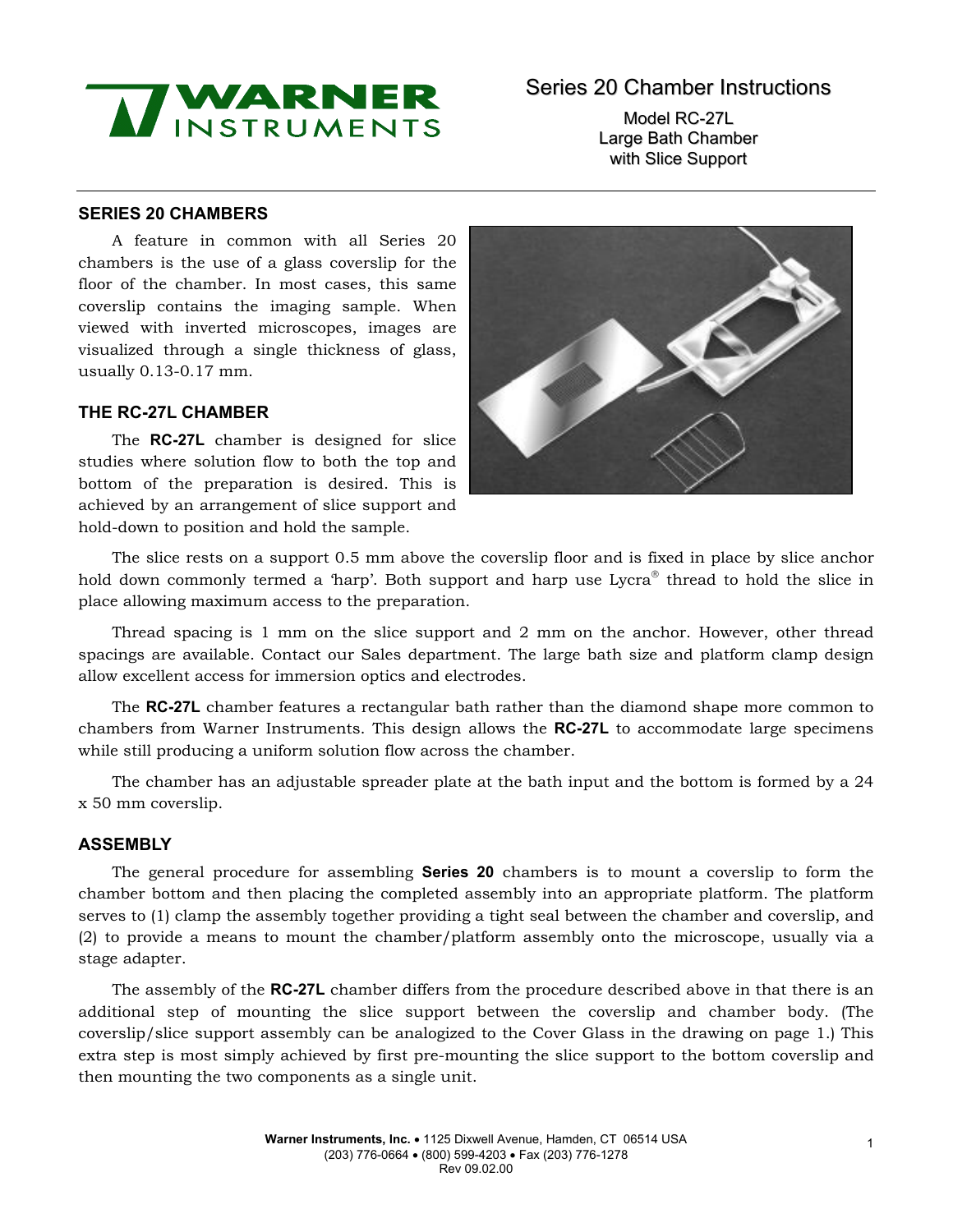Prior to beginning assembly make sure all required components are available and thoroughly cleaned. Be sure to remove any old vacuum grease from the perfusion channels and input/output ports. To aid in application, pre-load a 1 cc syringe with a small quantity of vacuum grease. A syringe needle is not necessary.

# Pre-assembling the slice support to the bottom coverslip

A) Place the slice support on a clean surface oriented so that the supporting  $Lycra^{\circ}$  threads are facing down. (i.e., the bottom of the slice support is facing up.)

Chamber Assembly

Chamher

Cover Glass

 $\circledcirc$ 

Heating

Side Clamp

The chamber is prepared by applying a thin bead of vacuum

clamped to provide a seal between coverslip and chamber. Mounting on the microscope is done with the

appropriate stage adapter. The installation is completed by connecting the perfusion lines

and any heater cabling

Assembly of the closed type

of the top coverslip which

precedes the steps outlined

chambers includes installation

required.

above.

grease to the chamber bottom. The sample coverslip (sample side up) is then attached to the chamber. This assembly is then placed in the platform and

Clamn Screw

- B) Using the 1 cc syringe place a thin bead of grease around the perimeter of the slice support.
- A) Evenly distribute the grease by placing a 24 x 50 mm rectangular glass coverslip onto the slice support and gently pressing it into position. Remove and discard this coverslip.
- C) Clean away any excess vacuum grease and mount a new, clean 24 x 50 mm coverslip onto the slice support. Inspect the quality of the seal between the slice support and coverslip and place aside for later use.

# Preparing the chamber to accept the coverslips

A) Using the 1 cc syringe, apply a small bead of grease to the coverslip groove on the *bottom of the chamber.*

B) Evenly distribute the grease around

the seat by placing a  $24 \times 50$  mm rectangular glass coversily onto the chamber bottom and gently pressing it into position. Remove and discard this coverslip.

Platform

Stage

Adapter

- C) Inspect the chamber and remove any grease from the bath area and perfusion ports.
- D) The chamber is now primed and ready to accept the slice support.

NOTE: You may wish to first test fit a coverslip to determine the best amount of grease to apply.

### Installing the chamber bottom

- A) Place the previously assembled slice support/chamber bottom onto the *bottom of the chamber*  and gently press into place to form a secure attachment. Take care to avoid breaking the coverslip or smearing vacuum grease over the 'window' area.
- D) Check that the chamber bottom is seated properly and that the perfusion ports are not occluded.
- E) Place the completed chamber assembly into a **P-6** or **PH-6** platform.

2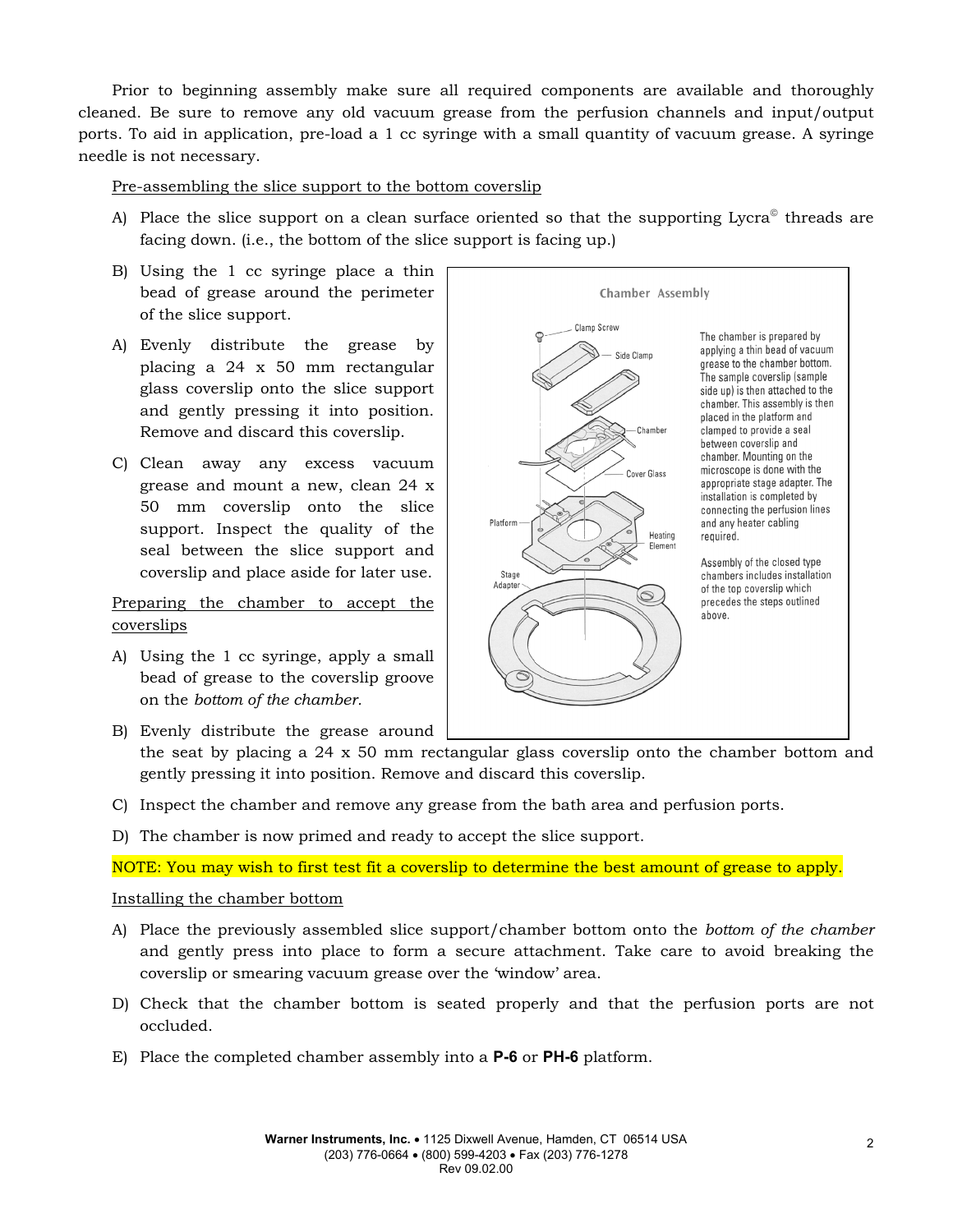F) Slide the platform side clamps into place and tighten the assembly together using the 4 Phillips-head screws.

Pre-filling the perfusion lines

- A) Perfusing solution is delivered through 1/16" OD polyethylene tubing which is attached to the inlet port.
- B) Make attachments to the chamber as described in the section labeled 'Perfusion' and run a small amount of perfusate through both the inlet and exit ports.

#### **Mounting onto the microscope**

The assembled Series 20 chamber/platform can be mounted directly onto a microscope stage if the stage is both flat and has a cutout smaller than the platform. In most cases, however, the stage cutout is larger than the platform necessitating the use of a stage adapter. In addition, a stage adapter is highly recommended if the platform is to be heated since it provides insulation between the platform and microscope stage.

Warner Instruments stocks stage adapters for most popular microscopes (*see* Appendix A) and we will custom manufacture adapters for special applications. Contact our Sales Department for details.

### **PERFUSION**

Perfusate is delivered to the chamber through 1/16" OD polyethylene tubing (**PE-160**, available from Warner Instruments). A tubing sample is inserted into the chamber during shipping to identify the input port. Insertion of perfusion tubing to the input port can be greatly simplified by cutting the end of the tube on a bias rather than with a square face. We recommend pre-filling tubing with buffer before insertion as this will reduce the occurrence of bubbles in the flow path.

#### **Fluid control**

Solution source selection and rate of delivery can be of either of manual or automatic design and is left to the user. However, Warner Instruments manufactures several perfusion control systems (e.g., the valve-driven **VC-6** and **VC-6M** Control Systems, both of which can be used for this application). Finally, a reference by Trese Leinders-Zufall describing the advantages of various perfusion control systems is available for download from the Support section of our website. You can find this and other references at http://www.warneronline.com.

#### **Multiple perfusion solutions**

Warner Instruments multi-port manifolds (**MP Series**) can be used to connect up to 8 solution lines to the **Series 20** chambers. Input and output ports on the **MP series** manifolds are designed to accept **PE-160** tubing. Tubing ends should be cut on an angle before insertion and pushed in as far as they will go. Air can be removed from each feed line by pre-filling with its appropriate solution. Finally, the manifold output tube is attached to the input port of the chamber. We recommend making the connection between the manifold exit port and chamber input port as short as possible to minimize solution exchange times.

### **Suction/Level control**

Removal of solution from Series 20 chambers is usually performed by aspiration. We recommend the use of a vacuum trap to avoid introduction of aspirant into your house vacuum lines. In general, suction tubing is installed in a slot in the suction reservoir wall allowing adjustment of the fluid level in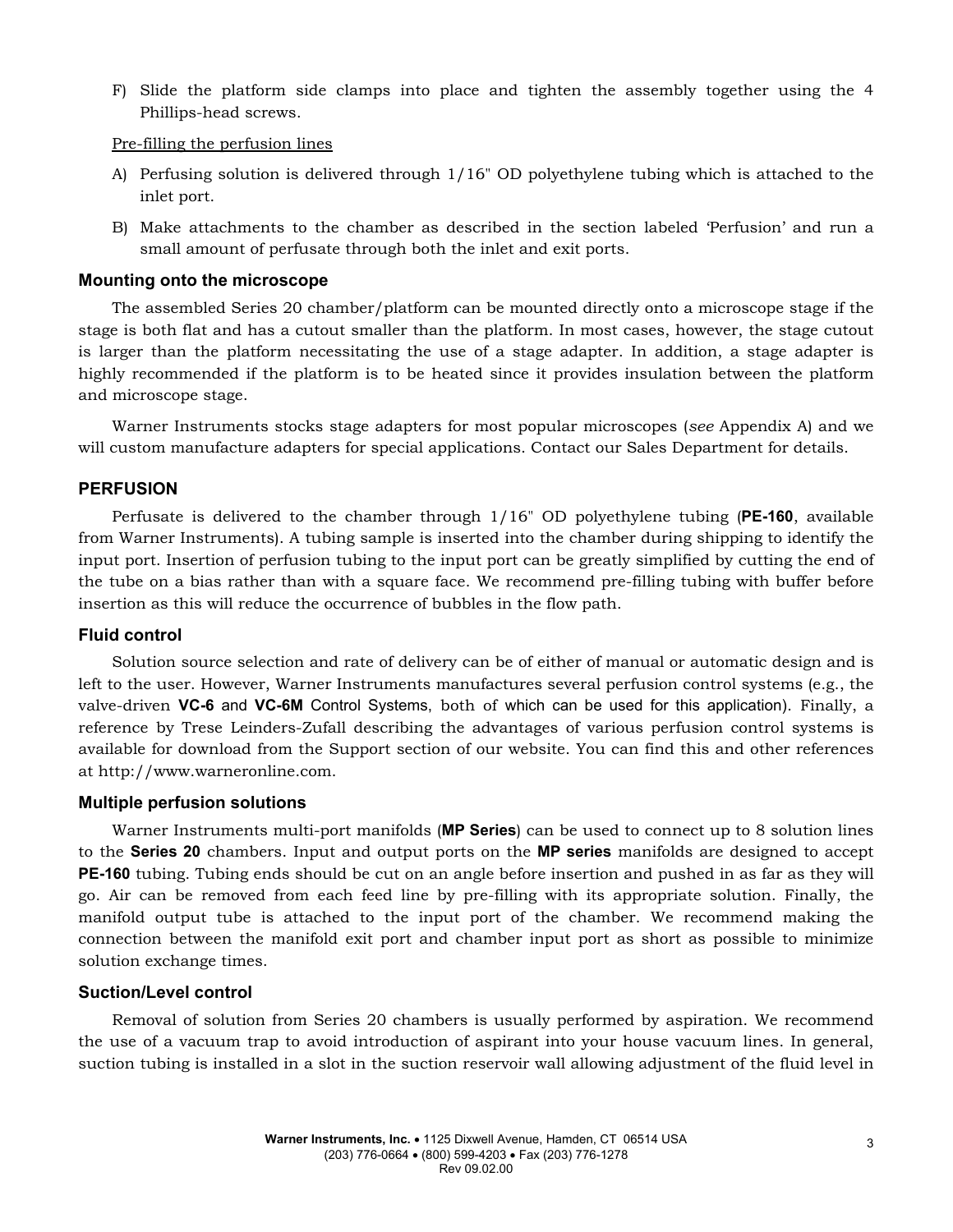the main body of the chamber. Adjust the vacuum until the suction rate is equal to the flow rate into the chamber.

#### **Wicking**

The **RC-27L** has been engineered to allow improved solution flow both above and below the slice support. This is achieved by the use of two wicks, one each for the upper and lower solution flows. Solution from each flow pathway is drawn by its respective wick into the perfusion outflow chamber where it is removed by suction.

Wicks can be made from two-ply tissue, folded single-ply tissue, or any other wicking material which fits into the outflow pathway. We recommend that you experiment to find the material which best suits your application.

The lower wick should fit neatly into the outflow channel on the underside of the slice support platform. It should be aligned with the edge of the slice grid cutout on the upstream side and protrude into the perfusion outflow chamber on the downstream side.

The upper wick should simply span the dam separating the bath chamber from the perfusion outflow chamber.



The above illustrations show proper wick placement. The image on the left is for the lower wick while the image on the right is for the upper wick.

#### **PLATFORM HEATING**

A general discussion regarding issues surrounding heating of solutions and Warner platforms is available for download on our website. (http://www.warneronline.com)

#### **Monitoring the heat**

Heat is transferred to the aluminum platform from a pair of 20  $\Omega$  power resistors, one mounted on each side of the platform. Heater platforms are supplied with a thermistor assembly and non-heater platforms can be upgraded by ordering a **CC-28 Cable Assembly**. The temperature of the platform is monitored by measuring the platform thermistor resistance and adjusting the voltage to the heaters. A second temperature sensing device such as a thermistor should be placed in the bath to directly monitor the solution temperature.

Automatic heat control is achieved by using either a Warner **TC-324** or **TC-344** Temperature Controller (single or dual channel models, respectively). These devices allow either the platform or solution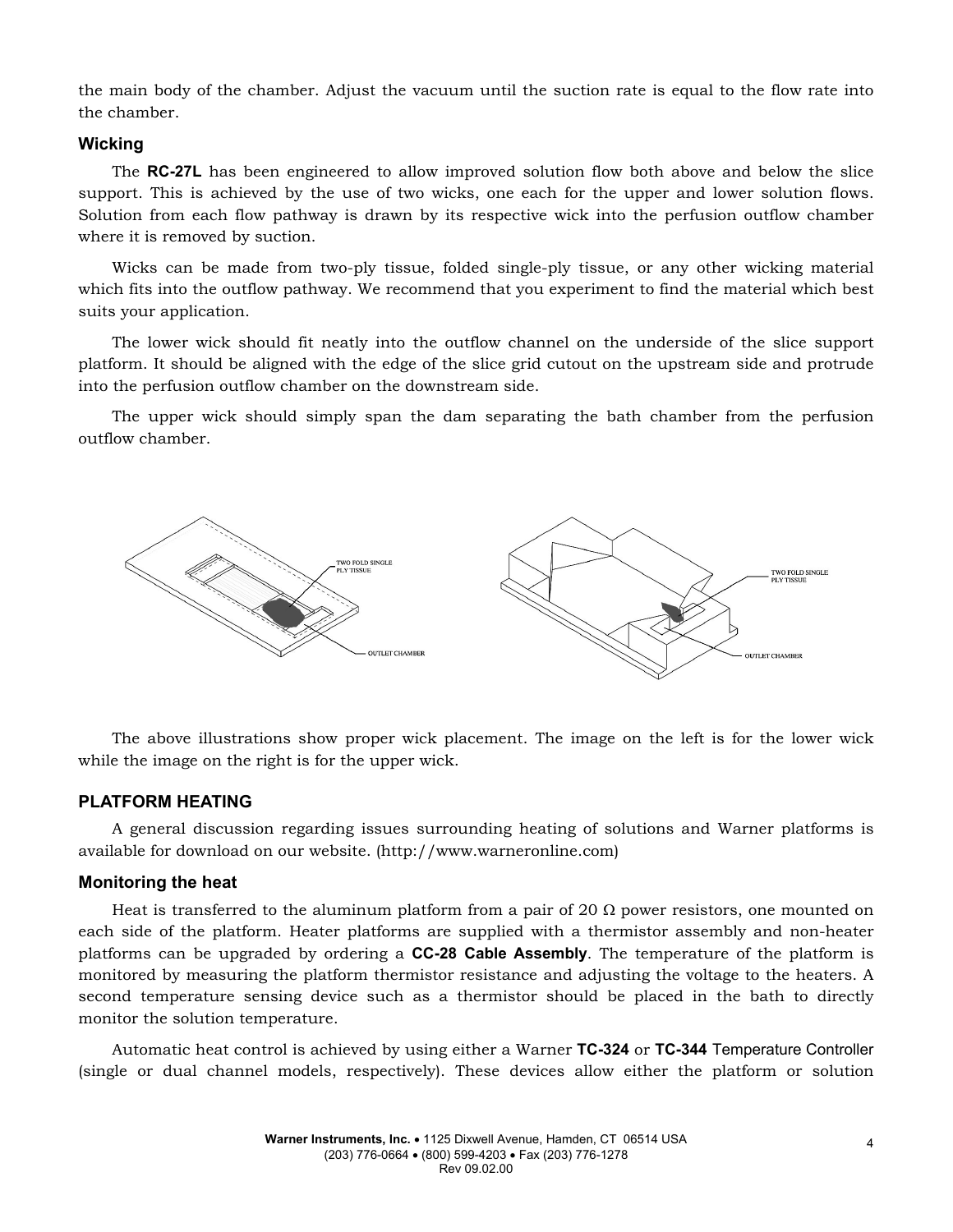thermistor to be selected as the control sensor. The desired temperature is set and automatically maintained at less than 1°C deviation.

#### **Thermistor information**

The maximum temperature rating of the supplied thermistor is 60°C. The thermistor assembly is inserted into the small hole drilled in the side of the platform. NOTE: If the thermistor fits loosely in the hole, use a drop of oil (immersion or mineral), or alternatively vacuum grease, to insure good thermal transfer.

#### **MAINTENANCE**

Cleaning of polycarbonate chambers should be performed using a dilute detergent solution. Alternatively, Warner instruments has developed a trisodium phosphate (TSP) wash protocol which gives very good results. Contact our Technical Support staff or download the protocol in PDF format from our website. (http://www.warneronline.com)

NOTE: Do not use alcohol, ether or other solvents on plastic parts. Solvents may be used on the anodized surfaces of the platforms. All chamber parts may be autoclaved.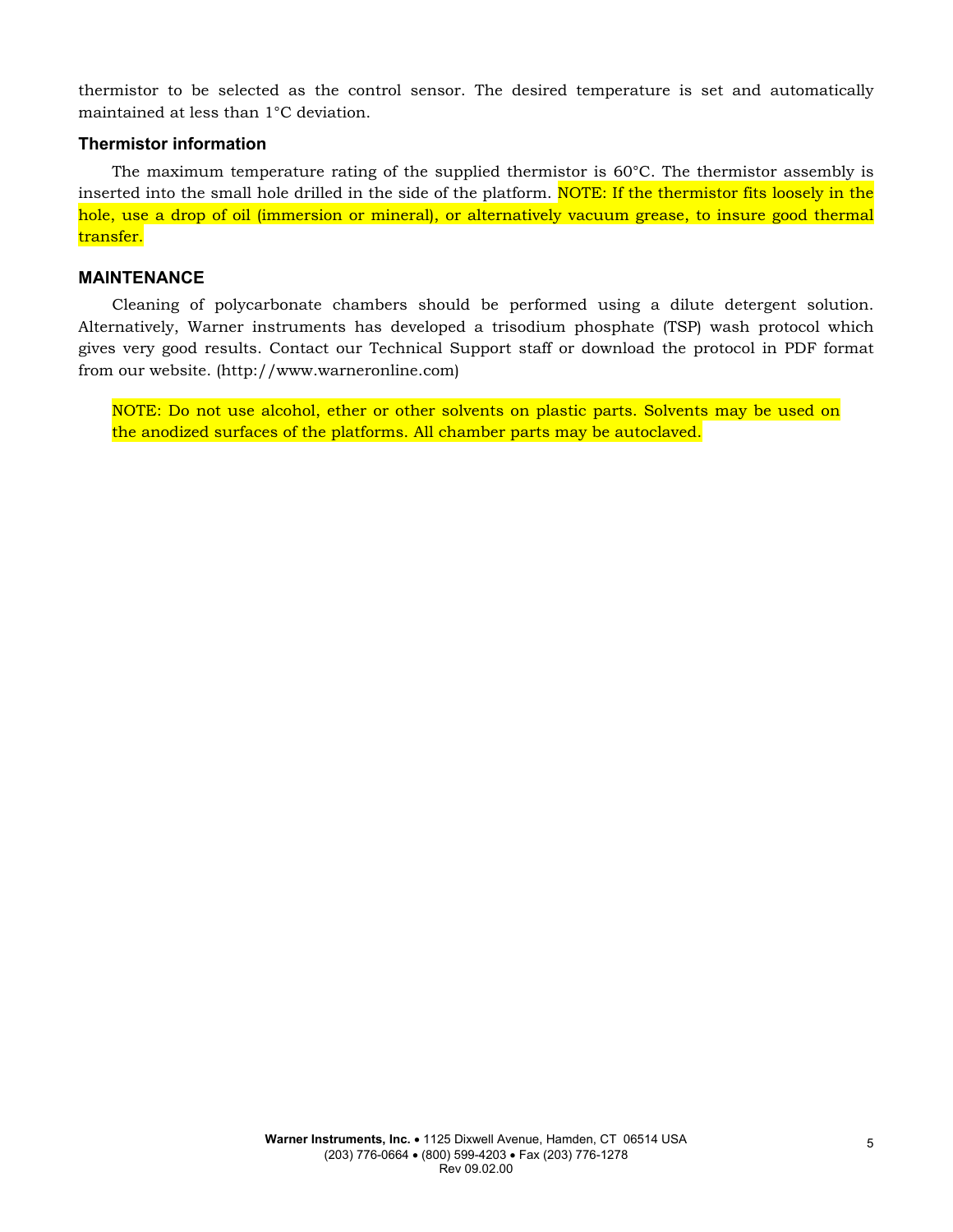# **APPENDIX**

# **A. Warner Stage Adapters**

Warner Instruments carries an extensive line of stage adapters for our Series 20 chambers and we are constantly adding new adapters as microscope manufacturers add to or modify their product lines. Please contact our offices if you do not find an adapter for your microscope in the list below. You may also want to check our website (http://www.warneronline.com) to see if an adapter has been added since this manual was printed.

| <b>Microscope Manufacturer</b>                                                                                               | Warner Instrument Stage Adapter Model No. |  |
|------------------------------------------------------------------------------------------------------------------------------|-------------------------------------------|--|
| Nikon Diaphot, TE 200 & TE 300                                                                                               | <b>SA-NIK</b>                             |  |
| Nikon TMS with 8 x 12 cm stage cutout                                                                                        | <b>SA-TMS/8</b>                           |  |
| Nikon TMS with 9 x 13 cm stage cutout                                                                                        | SA-TMS/9                                  |  |
| Nikon E400, E600, and E800<br>Olympus BX-40 and BX-50<br>Zeiss Axioskop                                                      | <b>SA-20UU</b>                            |  |
| Olympus IMT (older model)                                                                                                    | <b>SA-OLY</b>                             |  |
| Olympus IMT-2, IX-50 and IX-70<br><b>Burleigh Gebraltar</b>                                                                  | SA-OLY/2                                  |  |
| Zeiss Axiovert with 211x230 specimen stage<br>Leica (Leitz) DMIRB/E with plane stage<br>Leica (Leitz) DMIL with object quide | <b>SA-20LZ</b>                            |  |
| Leica (Leitz) DMIRB/E with 3-plate mechanical<br>stage                                                                       | <b>SA-20L3P</b>                           |  |
| Prior and Ludl motorized stages on upright<br>Prior and Ludl motorized stages on inverted                                    | SA-20PL<br><b>SA-20PLI</b>                |  |

NOTE: Warner Instrument **Series P** platforms are designed to fit the Zeiss 76x26 microscope slide frame (#471719) without a stage adapter. Heater platforms will require an insulating material between the platform and frame.